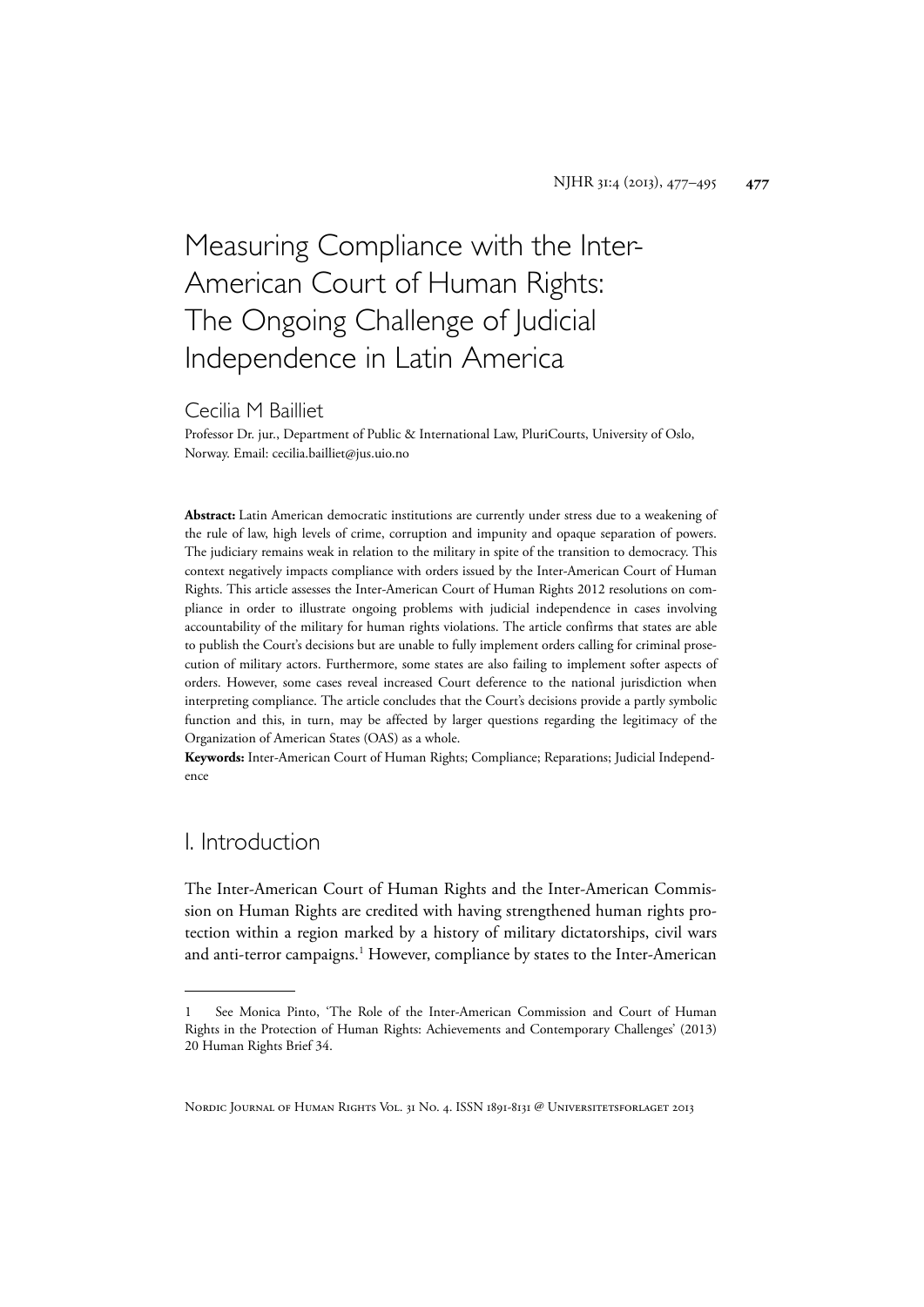Court of Human Rights is complicated by the fact that the judiciary within the region remains weak.<sup>2</sup> There is a persistent lack of rule of law, high levels of corruption and impunity, as well as dilemmas relating to institutional fragmentation and separation of powers.<sup>3</sup> Latinobarometro's 2011 report calculated that only 29 % expressed trust in judicial institutions and only 33 % trust the police.4 This article presents the Court's 2012 resolutions on compliance in order to illustrate the dilemmas of implementation within a context characterised by a judiciary that continues to lack independence in relation to the military, despite transition to democracy. The 2012 compliance orders are discussed according to the following categories: investigation and punishment of the military; holistic reparative measures in cases of massacres; payment of financial compensation; training of state agents; dissemination and awareness campaigns; provision of psychological assistance or medical treatment, and interaction with national law.

# II. Background of the Inter-American Court of Human Rights

The Inter-American Court of Human Rights was created during the epoch of dirty wars and forced disappearance. The raison d'être of the Inter-American Court is fundamentally different from its European counterpart, as the foundation of well-functioning democracies was lacking in the former region. Hence, the Inter-American Court is motivated by an orientation towards democracybuilding, rather than the notions of deference and margin of appreciation that guide the European Court of Human Rights. Cases submitted by state parties to the American Convention on Human Rights who have accepted the contentious jurisdiction of the Inter-American Court of Human Rights undergo an average of

<sup>2</sup> See William C Prillaman, The Judiciary and Democratic Decay in Latin American: Declining Confidence in the Rule of Law (Praeger 2000).

<sup>3</sup> See Juan Carlos Calleros, The Unfinished Transition to Democracy in Latin America (Routledge 2009).

<sup>4</sup> Regarding the role of civil society, only 31 % considered that their country-mates obeyed the law, and only 38 % believed that their country mates are aware of their obligations and duties. The single most important problem within the region is security of the population, given extremely high rates of crime, including robbery, narcotics, homicide, rape, kidnapping, and extortion. Latinobarometro states that Latin America is both the most violent region in the world and has the highest levels of inequality. Latinobarometro Report 2011, available at <www.latinobarometro.org/latino/ latinobarometro.jsp>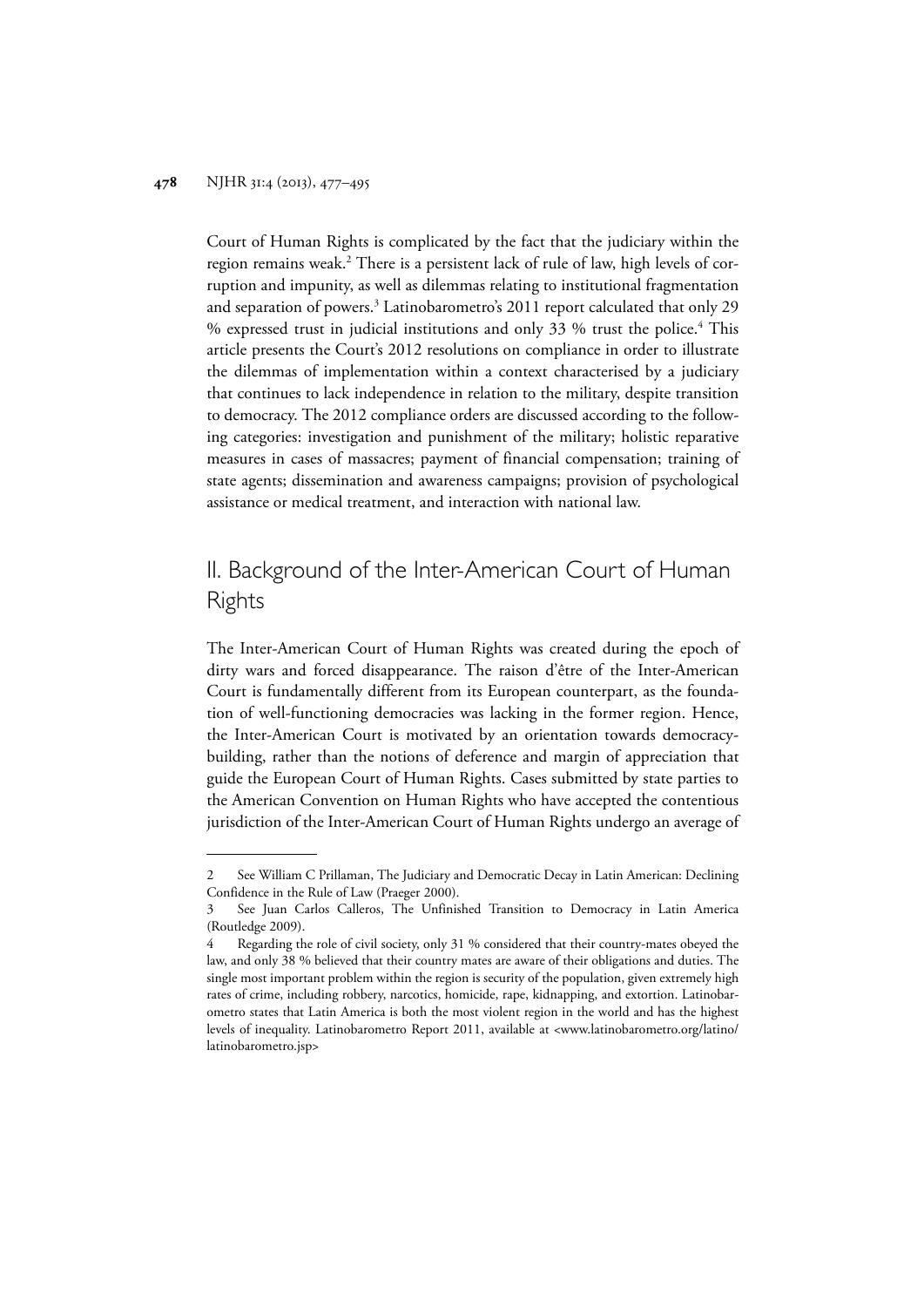6.7 years processing time.<sup>5</sup> There is a 1 to 2.5 year delay in terms of compliance by the state, resulting in the Court's characterisation as 'lacking effective and timely solutions'.6 Article 68(1) of the American Convention sets forth that 'The State Parties to the Convention undertake to comply with the decision of the Court in any case to which they are parties.' Hence, states are expected to ensure domestic implementation of judgments by all relevant branches and bodies of the state, in conformance with the principle of *pacta sunt servanda* as well as that of guarantee of effectiveness of human rights obligations (*effet utile*). Further, Article 65 of the American Convention states that the Court shall inform the General Assembly of cases of non-compliance:

To each regular session of the General Assembly of the Organization of American States the Court shall submit, for the Assembly's consideration, a report on its work during the previous year. It shall specify, in particular, the cases in which a state has not complied with its judgments, making any pertinent recommendations.

Judge Cançado Trindade, former President of the Inter-American Court of Human Rights, has noted that the Court is an international tribunal, not a conciliatory organ that seeks to persuade states to implement its decisions. $^7$  In his opinion, it cannot "pragmatically" accept partial implementation of its orders; rather it is essential to maintain a principled approach to compliance because the protection system exists in order to safeguard the interests of victims. Hence, his view is that non-compliance with an order of the Court would constitute an additional violation of the American Convention.<sup>8</sup>

Nevertheless, in practice the OAS generally does not pursue coercive mechanisms to enforce the Court's judgments. Although the Court sends reports of non-compliance to the OAS General Assembly, there is little discussion because

The following states have accepted the jurisdiction of the Inter-American Court: Argentina, Barbados, Bolivia, Brazil, Chile, Colombia, Costa Rica, Dominican Republic, Ecuador, El Salvador, Guatemala, Haiti, Honduras, Mexico, Nicaragua, Panama, Paraguay, Peru, Suriname, and Uruguay.

<sup>6</sup> Fernando Basch, Leonardo Filippini, Ana Laya, Mariano Nino, Felicitas Rossi and Barbara Schreiber, 'The Effectiveness of the Inter-American System of Human Rights Protection: A Quantitative Approach to its Functioning and Compliance with its Decisions' (2010) 12 SUR, International Journal on Human Rights 8.

<sup>7</sup> Antonio Augusto Cançado Trindade, El Ejercicio de la función judicial internacional: Memorias de la Corte Interamericana de Derechos Humanos (Belo Horizonte 2011) 37.

<sup>8</sup> Ibid, 27.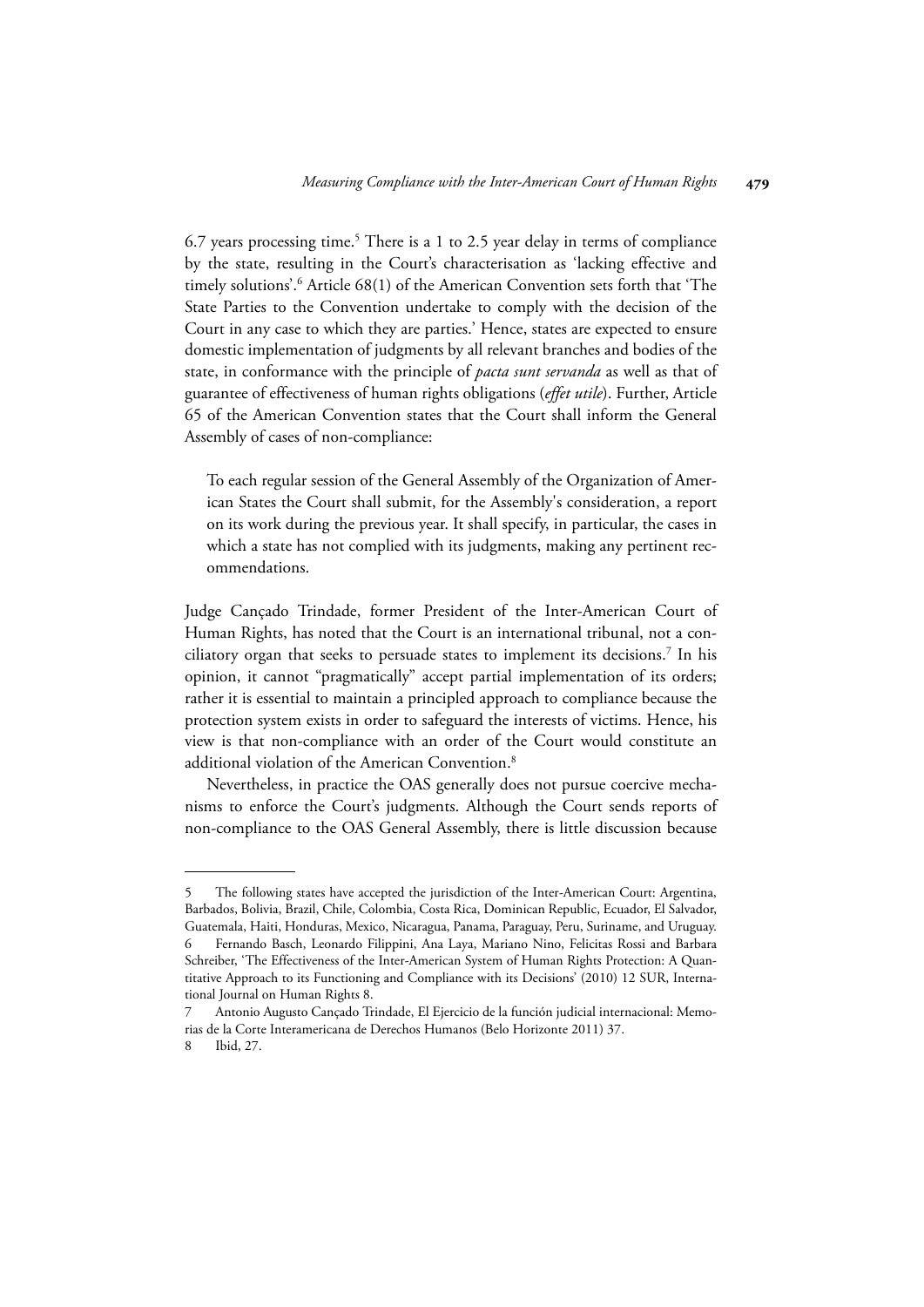states are reluctant to have their own human rights situations brought to light. In short, there are no real international sanctions for failure to comply with the Court. This is further complicated by the fact that many states lack a national permanent mechanism for implementation of orders by the Inter-American Court of Human Rights.9

As the Inter-American Court of Human Rights makes decisions that seek to support state-building, democracy, transitional justice, and empowerment of vulnerable individuals and groups, it runs the risk of clashing with existing power structures. This complicates compliance, in particular when the order calls for prosecution of actors connected to the military or security institutions. One study confirmed that the majority of remedies ordered by the Court were victim oriented, addressing symbolic, monetary, or non-monetary economic reparations, or the restitution of rights (61 %), as opposed to only 15 % calling for investigation and sanction of perpetrators of human rights.<sup>10</sup> The first category enjoyed total compliance in 47 % of cases, whereas the latter category revealed a 24 % compliance rate (this proved true across the board for all the countries from Argentina to Venezuela, with the exception of Mexico that complied with 67 % of orders to investigate and punish).<sup>11</sup> As pointed out by Morse Tan, '[i]n most cases, impunity reigns, and the State power structure lacks the means or the will to bring the perpetrators of human rights violations to justice.'12

The next section reviews the Inter-American Court of Human Rights 2012 resolutions monitoring compliance with judgments to demonstrate that the limitations with respect to compliance with orders of criminal prosecutions (as well as "softer" orders) are linked to the ongoing lack of judicial independence in relation to the military and security institutions.

# III. Resolutions Monitoring Compliance with the Inter-American Court of Human Rights 2012

In 2012, the Inter-American Court of Human Rights issued sixteen resolutions monitoring compliance with decisions. The average time of issuance of the com-

<sup>9</sup> *Cançado Trindade* (n 7) 30.

<sup>10</sup> *Basch et al.* (n 6), examining 462 remedies adopted between June 2001 and June 2006.

<sup>11</sup> Ibid.

<sup>12</sup> Ibid, 11.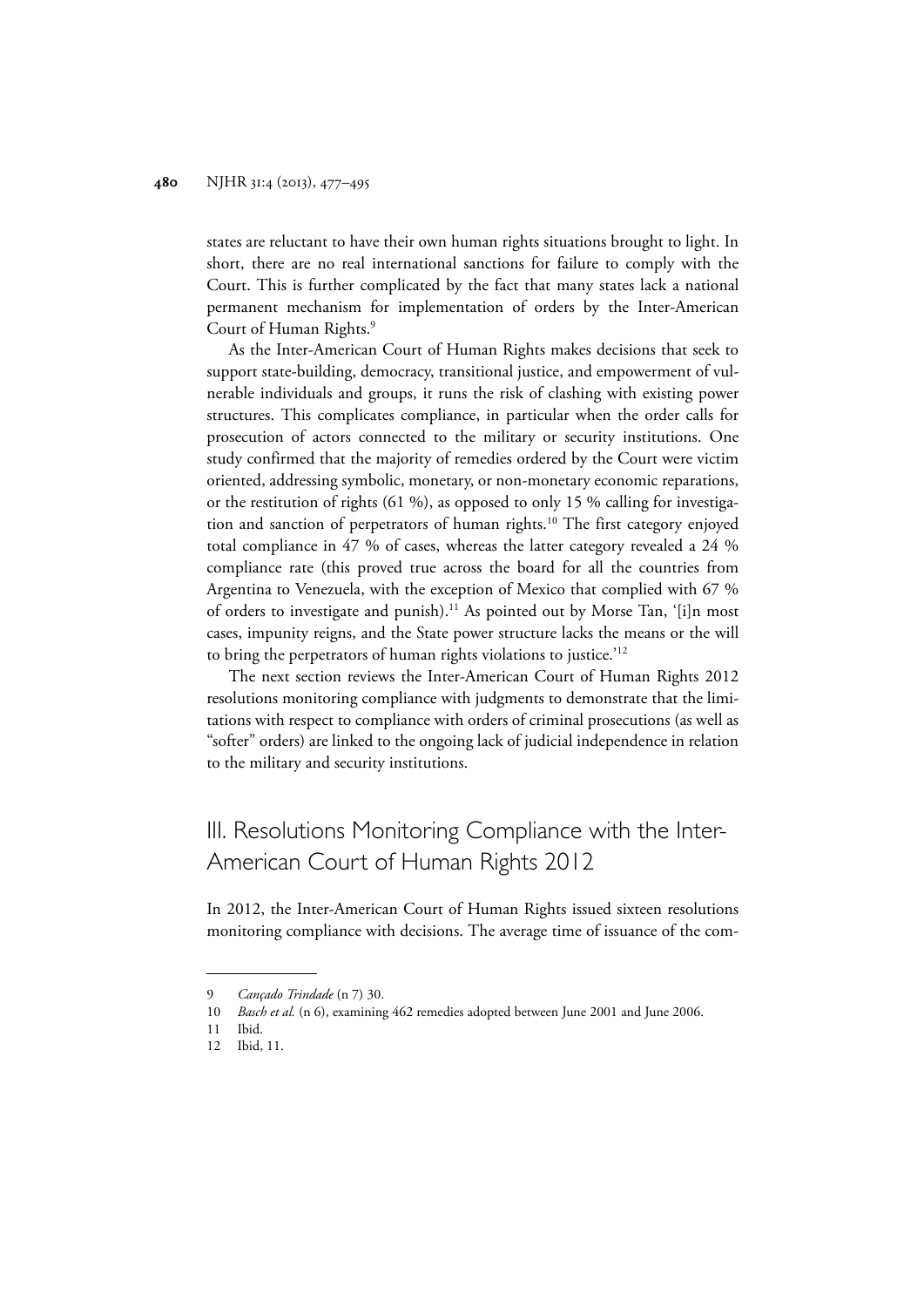pliance order from the date of the actual violation was 20.9 years and the average time since the decision on the merits was ordered was 6.5 years, indicating delays in attaining accountability. The 2012 resolutions underscore dilemmas relating to investigation and punishment of the military. The compliance orders confirm that the region continues to struggle with securing efficiency and independence/ impartiality of the judiciary, in particular in relation to the military. However, the Court indicates progressive faith in the national system by deferring to national law where deemed appropriate.

#### Investigation and Punishment of the Military

Orders calling upon states to investigate and prosecute the military or police responsible for torture, enforced disappearance, or the right to life tend to address events that took place one to two decades earlier, a fact that signals a strong likelihood of difficulty in achieving implementation. Democratic transition within Latin America was marked by formal or informal elite pacts that limited the possibility of the national judiciaries to pursue accountability of military and security actors.13

The case of *Caballero Delgado and Santana v Colombia*, Resolution Monitoring Compliance with the Judgment, IACtHR (27 February 2012), involved the 1989 detention and enforced disappearance of two union/community activists by the Colombian Army, resulting in violations of the rights to life and personal liberty. The Court indicated that the state did not fulfil its obligation to investigate and punish those responsible for the disappearance and presumed death of the victims in accordance with the decision issued in 1995. Colombia is marked by a state of complete unaccountability of its military and security personnel for human rights violations.<sup>14</sup>

Similarly, the case of *Juan Humberto Sanchez v Honduras*, Resolution Monitoring Compliance, IACtHR (20 February 2012), which involved the 1992 kidnapping, torture and execution of a man believed to be linked to the Farabundo Martí National Liberation Front (FMLN) by the Honduran Army, resulting in claims of violations of the rights to humane treatment, life, personal liberty, fair trial, and judicial protection. The Court declared that the state had not complied with its 2003 order to investigate and impose criminal sanctions on those responsible, or to create a record of detainees and to provide compensation. The length

<sup>13</sup> See *Calleros* (n 3) 40.

<sup>14</sup> Ibid, 130.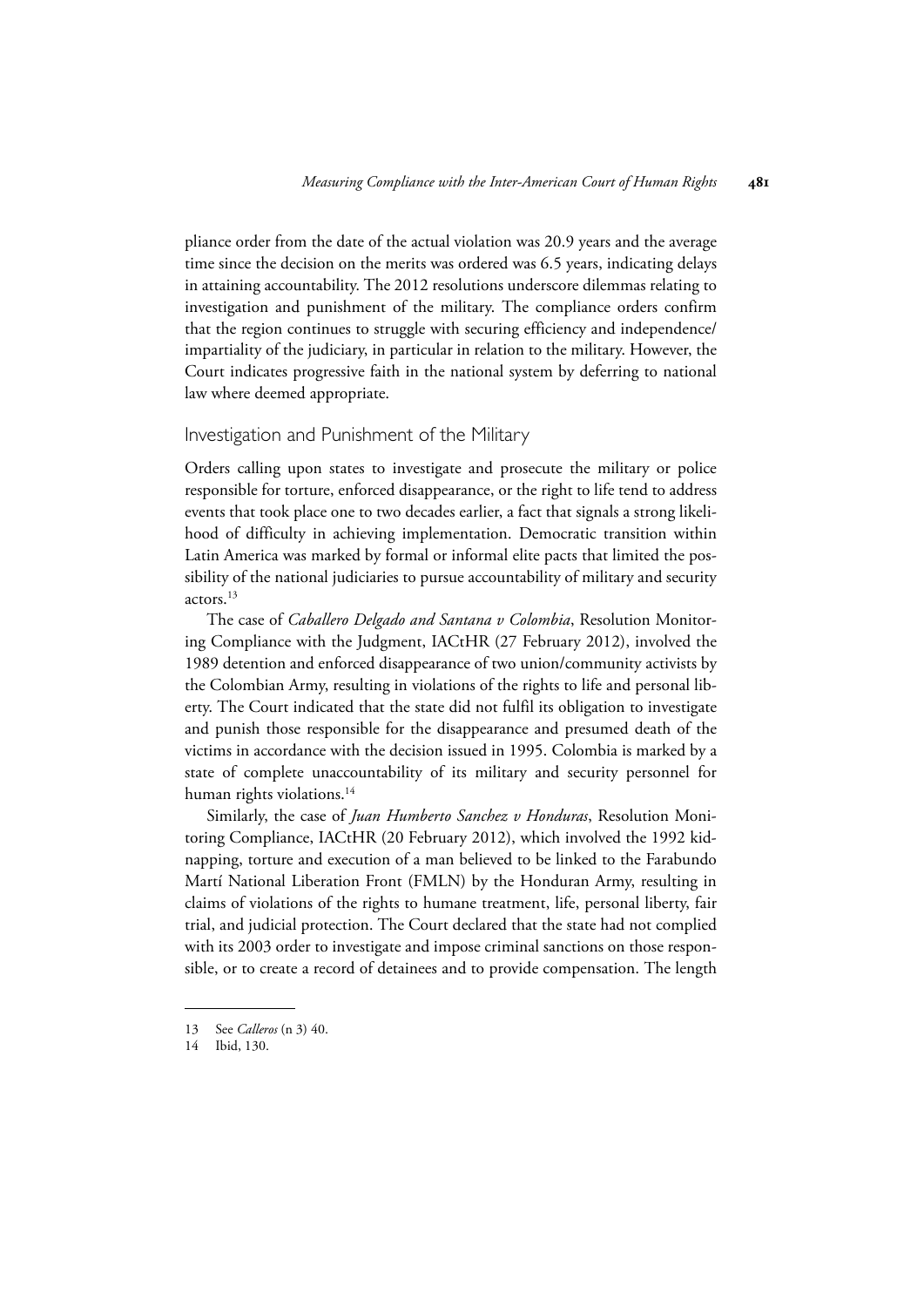of time between the case and the 2003 decision and 2012 order of compliance indicates a complete lack of political will to pursue prosecution, thereby revealing the continued weakness of the judiciary in the face of the Army, in spite of transition to democracy.

Another paramount case is that of *Garibaldi v Brazil*, Resolution Monitoring Compliance, IACtHR (20 February 2012), involved the failure of the state to investigate the murder of land rights activists during an extrajudicial eviction of landless workers in 1998. The case raised violations of the rights to judicial guarantees and judicial protection. The Court declared that the state had complied with its 2009 order to provide compensation, but had not conducted the investigation and criminal proceeding against those responsible for the violations. This underscores the failure of the judiciary to demonstrate effectiveness in relation to ensuring that marginalised persons are guaranteed access to justice. Note the separate opinion by Judge Ad Hoc Roberto De Figuerido Caldas:

36. The Court found that the Brazilian State had violated Articles 8(1) and 25(1) of the Convention, and the States members of the inter-American human rights system should heed this ruling, in the sense of reforming their judicial bodies to adjust the processing of cases to the duration required by the norms and by the citizens of the Americas, transcending this stage of chronic non-compliance with legal time limits by the courts and by the rest of the system, such as the police, in the instant case, whose investigation took more than 60 times the legal 30-day time limit to conclude the inquiry.

37. Delays are among the most serious judicial errors committed by the State, and must be compensated according to international law. Procedural promptness engenders fluidity and respect in social relations, appropriate to the level of development to which the nations of the Americas aspire.<sup>15</sup>

In like manner, the Case of *El Amparo v Venezuela*, Resolution Monitoring Compliance, IACtHR (20 February 2012), involved the murder of 14 fisherman in 1988 by military and police agents during an operation, raising claims of violations of the rights to life, humane treatment, fair trial, equal protection and judicial protection. The Court stated that the state was not fulfilling its obligation to inform the Court of the measures taken to comply with the 1995 judgment. The

<sup>15</sup> Garibaldi v Brazil, Judgment, IACtHR (23 September 2009), separate opinion by Judge De Figuerido Caldas.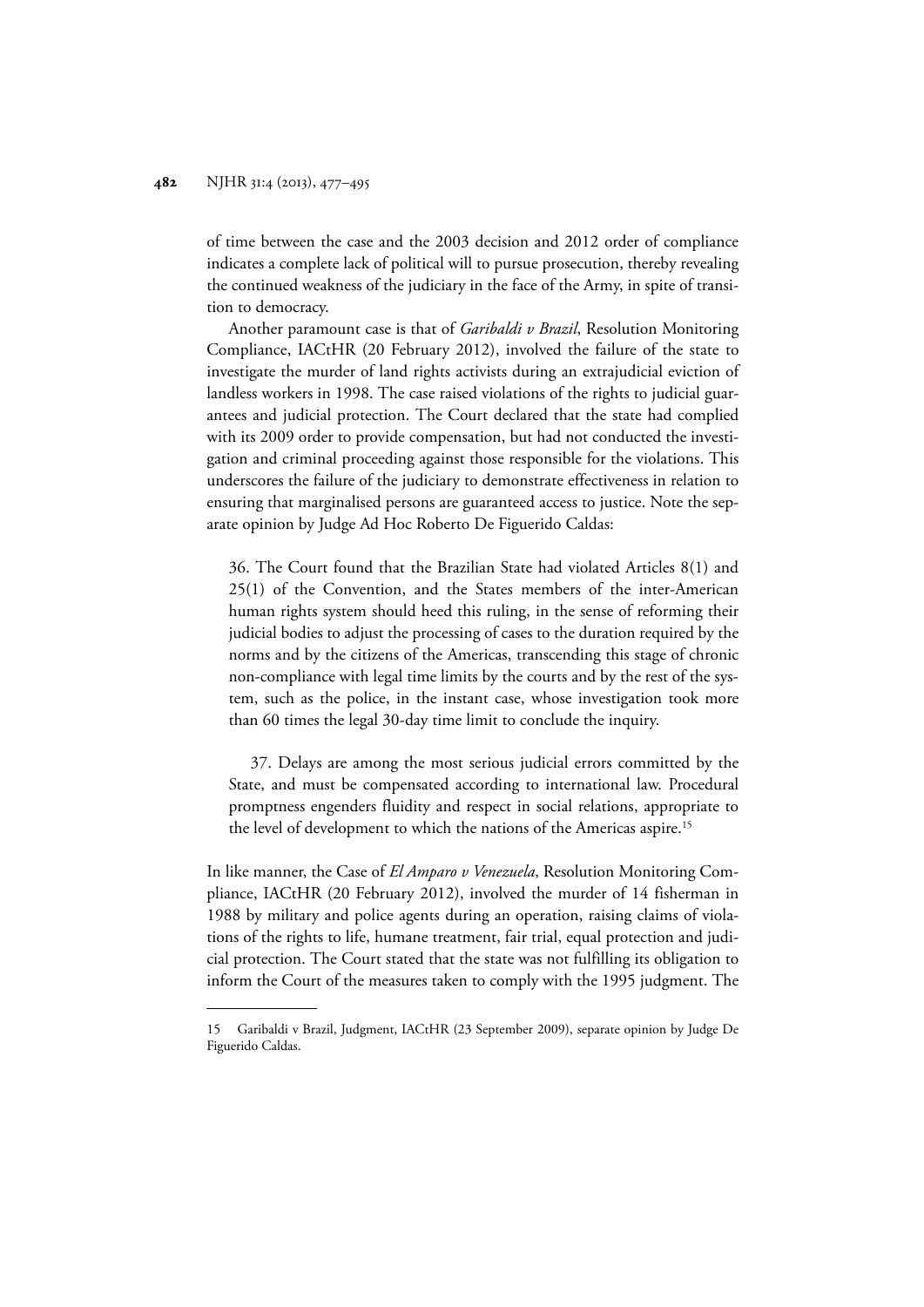Court called on the state to continue the investigation into the events to which this case refers and to punish those responsible, however the sheer scale of time elapsed between the event to the decision on the merits renders compliance unlikely. The transitional pacts that render the military and police beyond the reach of the national courts present a real challenge to the Inter-American Court. In part, the value of the decisions remain symbolic and perhaps oriented towards recognition of the "right to truth" for the victims, despite the inability of actually attaining actual prosecution. As long as formal or informal pacts remain, the military will remain beyond the reach of the judiciary and compliance with the Court will be impossible.

The Inter-American Court suffers lower rates of compliance when it acts like a criminal court regarding orders to conduct domestic criminal investigation, prosecution, and punishment of perpetrators of human rights violations.16 Antkowiak concludes that of the fifty-four judgments that have demanded investigation and prosecution, only one has been deemed fulfilled (*Castillo-Paez v* Peru, Judgment, IACtHR, 3 November 1997).<sup>17</sup> He duly criticised the Court for requiring the prosecution of "all" those responsible for crimes, including any accessories, in cases that implicate numerous perpetrators.<sup>18</sup> He also remarks that:

Latin American criminal justice systems often have feeble conviction rates. Moreover, those responsible for abuses were, at times, high-ranking military officials or influential state agents. Many are still powerful, even decades after the crimes, and fiercely defend their impunity. As a result, individuals who have assisted state investigations, including family members of victims and their attorneys, have withstood attacks upon their lives. Not every scenario before the Court has involved societal powerbrokers or officials in the armed forces. But nearly all of these cases point to breakdowns in investigative capacity, resources, and the will of governments to prosecute sensitive cases from the past. These are problems that reveal structural fissures in Latin American states; as long as this is the case, a broad order to investigate and prosecute will not be resolved without concerted and sustained efforts.19

<sup>16</sup> Morse Tan, 'Compliance Theory and the Inter-American Court of Human Rights' (2005) Bepress Legal Series 3, 10-11; and Thomas M Antkowiak, 'An Emerging Mandate for International Courts: Victim-Centered Remedies and Restorative Justice' (2011) 47 Stanford J. Int'l L. 279 . 17 Ibid 303.

<sup>18</sup> Thomas Antkowiak, 'Remedial Approaches to Human Rights Violations: The Inter American Court of Human Rights and Beyond' (2008) 46 Columbia Journal of Transnational Law 351.

<sup>19</sup> *Antkowiak*, (note 16) 304.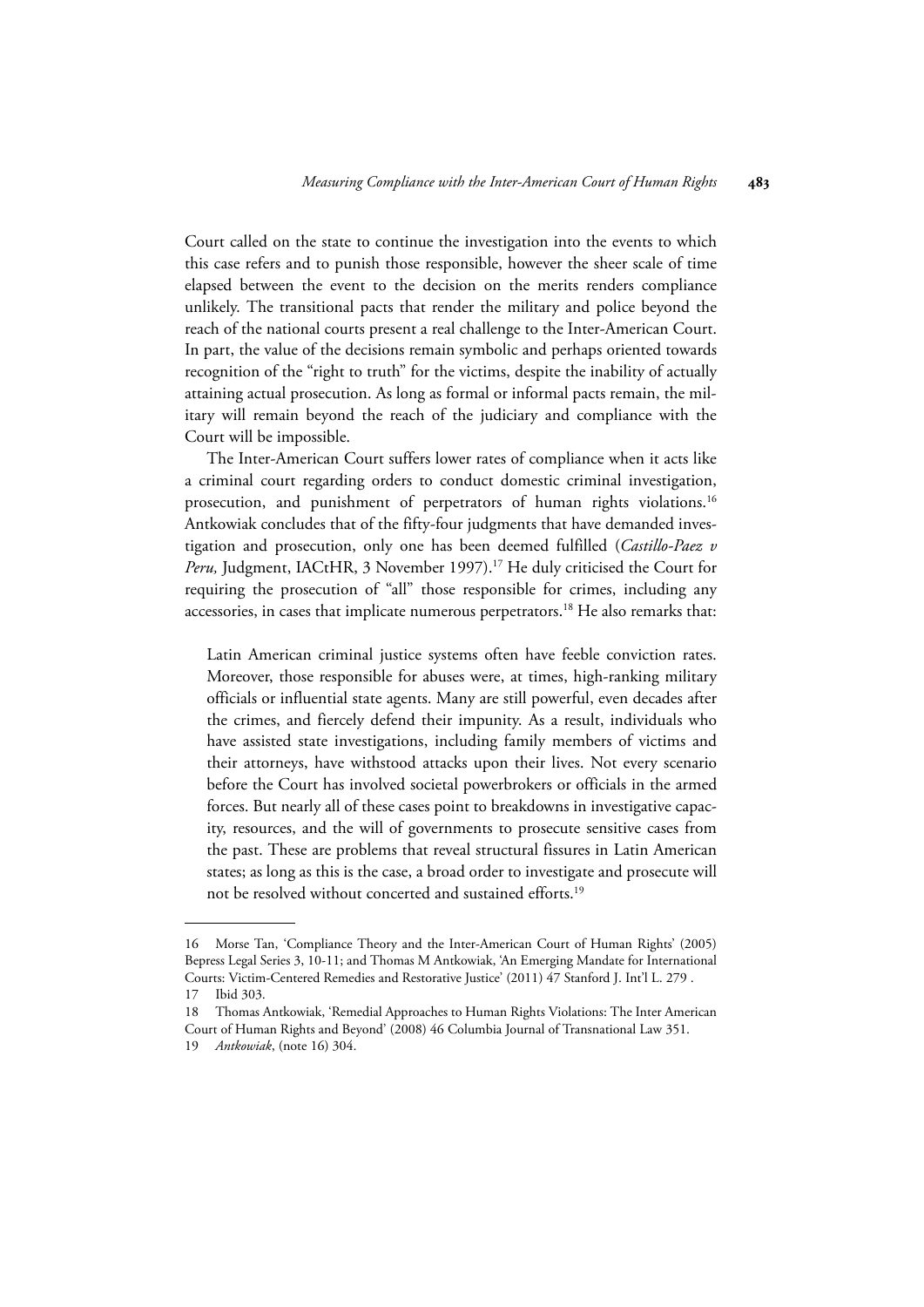Staton found there to be a strong effect of bureaucratic quality on resistance to IACHR orders, as well as mixed effects of independent judiciary.<sup>20</sup> Similarly, Poertner concludes that compliance with the Inter-American Court is shaped by the strength of domestic judiciaries and bureaucratic capacity.<sup>21</sup> Basch et. al and Huneeus both note that the Court experiences greater non-compliance if an order invokes action from both the executive and the judiciary. Whereas executive action alone experiences a higher rate of implementation, actions requiring compliance by the national justice system, eg regarding criminal investigations, due process safeguards, nullification of sentences and reinstatement of judges, result in excessive delays or non-compliance by judges or prosecutors.<sup>22</sup> Orders that require actions by public ministries and the legislature are also subject to non-compliance, this includes calls for law reform, such as the repeal of an amnesty law, or other institutional reform. This is because this type of order requires the attainment of consensus in diverse political forces.<sup>23</sup> The Inter-American Court is not deferential to the state: it orders judges to receive instruction on gender rights, the Chilean legislature to change the law on freedom of expression, and the Guatemalan courts not to apply the death penalty.

Huneeus notes that even when there has been regime change, although the executive and legislature may have new officials, the judiciary often has the same judges as in the authoritarian era who may be loathe to pursue prosecutions or may even be corrupt. She recommends strengthening the transnational judicial dialogue on human rights in order to help judges and prosecutors assume responsibility for compliance. She remarks that:

Compliance is of particular salience in the Inter-American setting: a human rights court that presides over a region where the rule of law is, by many

<sup>20</sup> Jeffrey K Staton and Alexia Romero, 'Clarity and Compliance in the Inter-American System' (12 February 2011), paper available at <http://saopaulo2011.ipsa.org/paper/clarity-and-compliance-why-states-implement-orders-inter-american-court-human-rights>. Of interest, Staton claims that only half of the Court's orders to investigate criminal actions may be considered "vague", thereby indicating that the Court seeks to issue clear instructions in spite of the fact that the domestic situation may be uncertain.

<sup>21</sup> Mathias Poertner, 'Institutional Capacity for Compliance: Latin American States and the Inter-American Court of Human Rights', paper presented at the Annual Meeting of the American Political Science Association, 30 August- 2 September 2, 2012.

<sup>22</sup> *Basch et al,* (n 6); Alexandra Huneeus, 'Courts Resisting Courts: Lessons from the Inter-American Court's Struggle to Enforce Human rights' (2011) 44 Cornell International Law Journal 116.

<sup>23</sup> *Basch et al,* (n 6).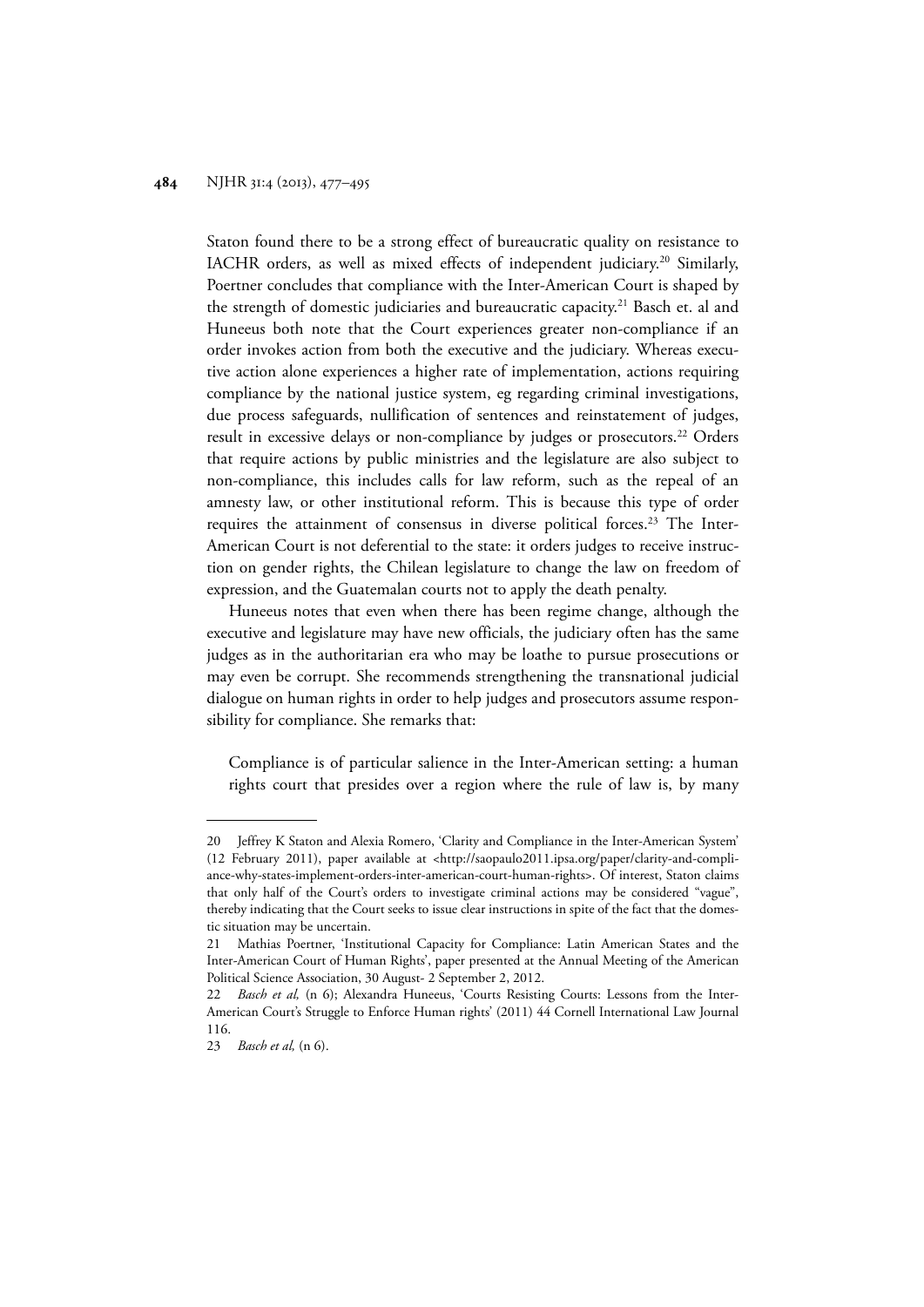accounts, not fully entrenched, should push for compliance with its own rulings as a way of constructing a rule of law practice and culture.<sup>24</sup>

However, Hammergren confirms that judicial reform programs in Latin America have proved faulty, as infrastructure such as buildings, equipment, and higher salaries were implemented without any improvement of performance, due to corruption, inefficiency, lack of access to justice by marginalised clients, overload of demands, and lack of judicial independence and accountability.<sup>25</sup>

#### Holistic Reparative Measures in the Case of Massacres

The Inter-American Court approaches state responsibility for massacres by designing holistic reparative measures that indicate an interest in linking prevention of future abuses to recognition of past wrongs. These orders are complex because they require action by various institutions, including the legislature, judiciary, army and so on, which prove resistant. The case of *Barrios Altos v Peru*, Resolution Monitoring Compliance, IACtHR (7 September 2012), is perhaps one of the most famous cases. It involved state responsibility for the 1991 murder of persons by death squads acting in reprisal against the *Sendero Luminoso* and ensuing passage of an amnesty law. This prompted claims of violations of the right to life, humane treatment, fair trial, and judicial protection.

The Court declared the amnesty law to be incompatible with the American Convention and declared it to be without effect. The Court concluded that the state had made progress in implementing its 2001 order to investigate and criminally prosecute ex-President Alberto Fujimori and reveal the complex structure of persons involved in the planning and execution of the serious violations of human rights. Nevertheless, the Court expressed concern that some proceedings were incomplete and that the Supreme Court of Justice's proceeding against Vladimiro Montesinos Torres and the members of the Colina Group was critically incompatible with the state's obligations under the American Convention of Human Rights and failed to comply with the judgment. The Supreme Court judgment was insufficient, as a judge proved to lack impartiality and hence diminished the character of the crimes (negating that they were crimes against humanity), as well as the sentence rendered. Hence, the Court determined that

<sup>24</sup> Ibid, 119.

<sup>25</sup> Linn Hammergren, 'Twenty-Five Years of Latin American Judicial Reforms: Achievements, Disappointments, and Emerging Issues' in The Whitehead Journal of Diplomacy and International Relations (Winter/Spring 2008) 89-103.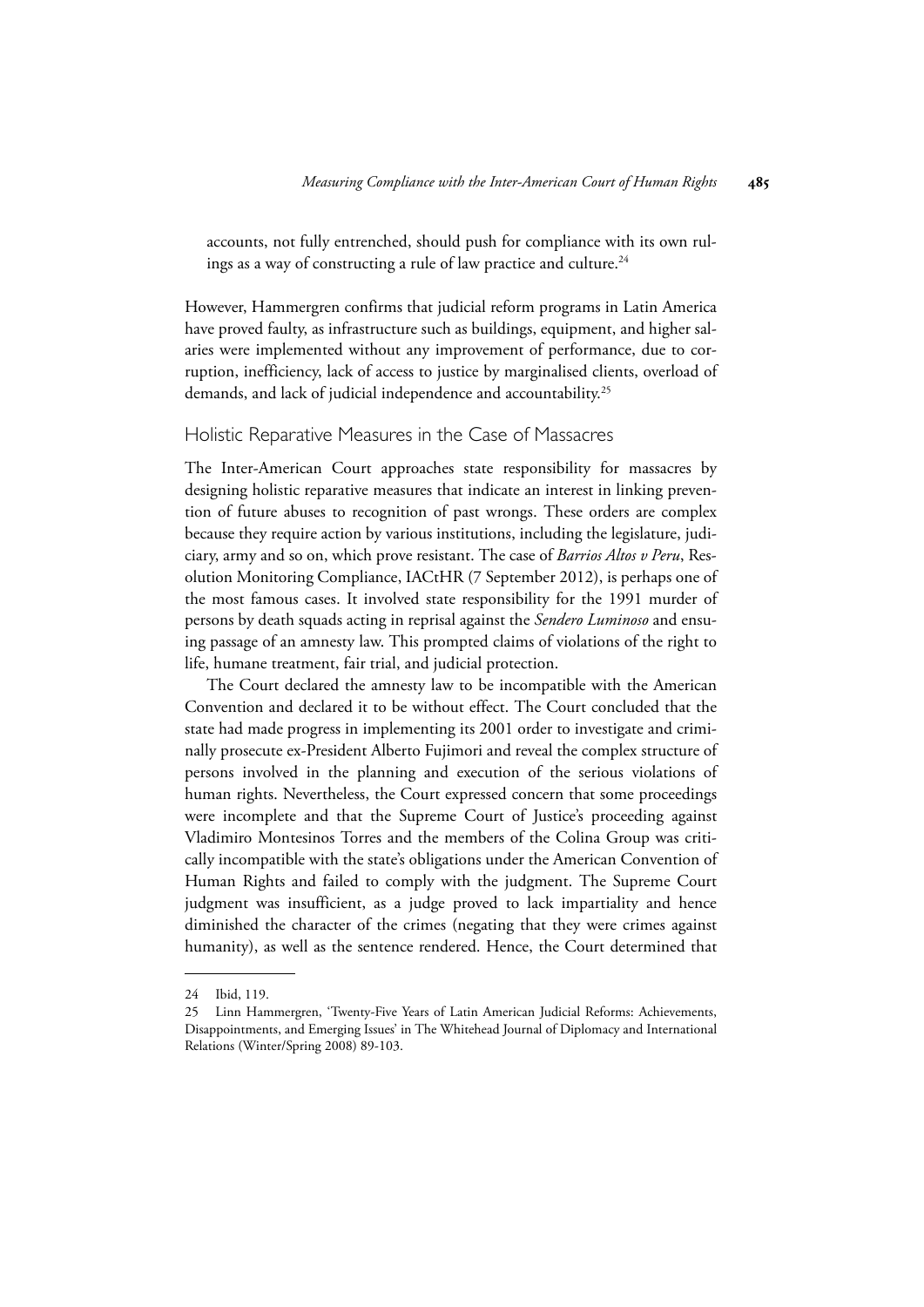the state remained in a state of non-compliance with the order to investigate and criminally prosecute those responsible for the violations.26 The judiciary in this case lacked independence/impartiality and proved deferential to the security apparatus — indicating unsuccessful judicial reform.

Similarly, the Case of *Dos Erres v Guatemala*, Resolution Monitoring Compliance, IACtHR (4 September 2012), involved the 1982 massacre of 251 people of the Dos Erres community by the Guatemalan Army (a unit called the Kabiles), resulting in claims of violations of the right to humane treatment, fair trail, judicial protection, and the provisions of the Inter-American Convention Against Torture and the Inter-American Convention on the Prevention, Punishment and Eradication of Violence Against Women. It also addressed the right of a child to his family and his name, on account of his abduction in connection with action.<sup>27</sup> The Court declared that the state had not managed to investigate and criminally prosecute those responsible for the violations, or pursue disciplinary, administrative, or penal actions against state agents who had obstructed justice, reform the Amparo Law, exhume the bodies of the victims of the massacre to return them to their families, provide human rights courses to the state authorities, distribute the video documentary to victims, their representatives and the universities, create a memorial, provide medical and psychological treatment to 155 victims, create a website to look for children wrongfully abducted, or pay indemnification. The broad span of the remedies ordered is remarkable, but at the core lies the fact that the judiciary remains weak when facing the army, as exemplified by the Constitutional Court's recent overturning of the conviction of former military leader Efrain Rios Montt on charges of genocide and crimes against humanity.<sup>28</sup>

Finally, the Case of the *Marpiripan Massacre v Colombia*, Resolution Monitoring Compliance, IACtHR (23 November 2012), involved the responsibility of the state for the 1997 massacre of 49 individuals by the Auto-defense Units, which collaborated and enjoyed the acquiescence of state agents. In 2005, the Court found there to be violations of personal liberty, humane treatment, life,

<sup>26</sup> The Court also considered the state to be non-compliant with the orders on payment of compensation to the family of the victims, provision of health and educational support, the establishment of a memorial monument, and the recognition of a crime of extrajudicial execution in the national penal law.

<sup>27</sup> The Court declared that the state complied with the 2009 order to publically recognise its international responsibility and create a documentary on the Massacre in Dos Erres, as well as pay compensation and costs.

<sup>28</sup> Will Grant, 'Guatamala annuls Rios Montt's Genocide Conviction' *BBC News* (Online 21 May 2013) <http://www.bbc.co.uk/news/world-latin-america-22605022>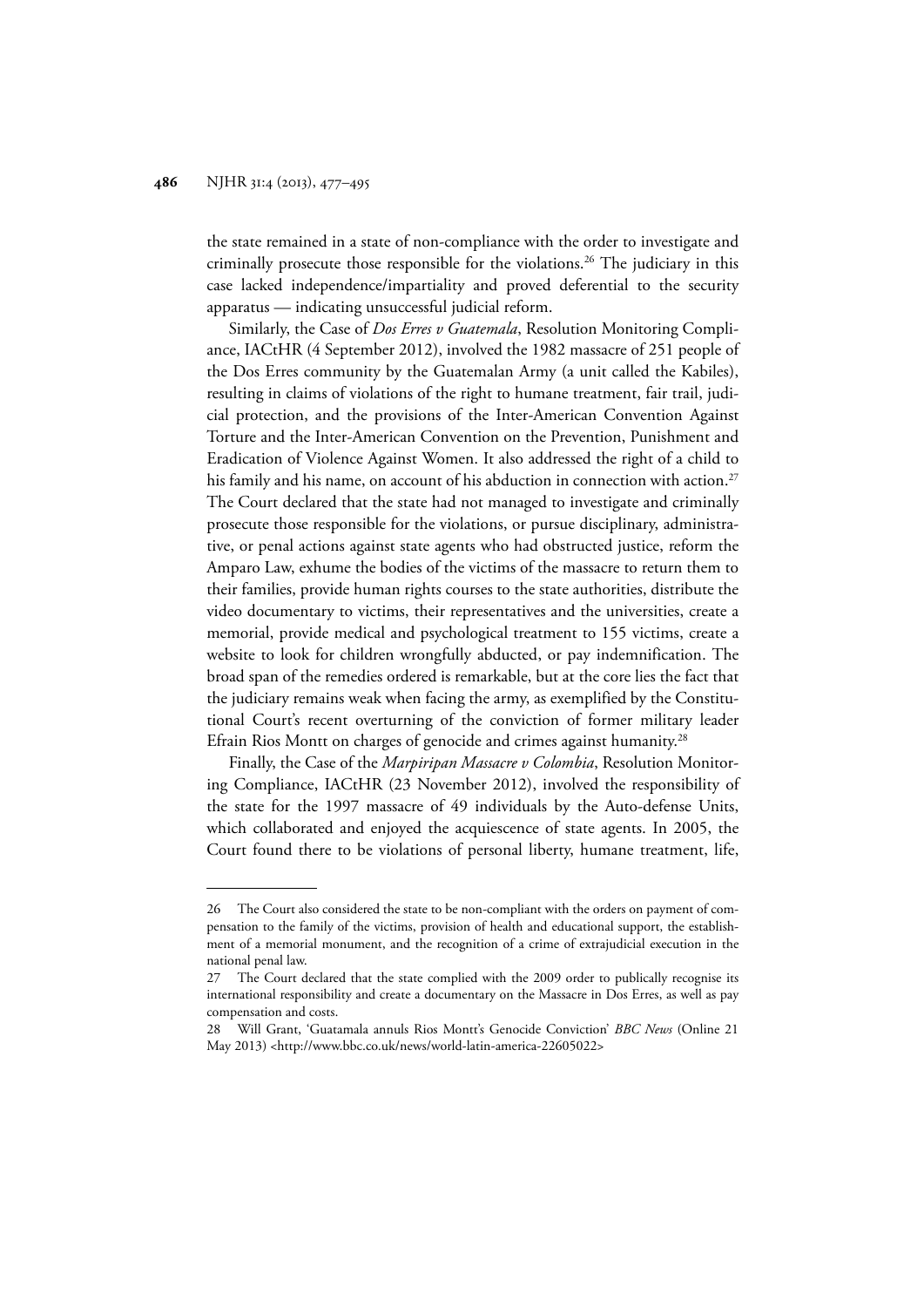children's rights, a fair trial, and judicial protection. The state was ordered to investigate to 'establish the liability of the masterminds and direct perpetrators of the massacre, as well as those whose collaboration and acquiescence allowed the massacre to be committed.' Further, the Court ordered the state to establish an official mechanism to identify the victims who were executed and disappeared, as well as their next of kin. The next of kin were to be provided with adequate treatment, including medication. The Court called upon the state to carry out an investigation to identify those responsible for the massacre, in order to complete prosecution and to pay both pecuniary and non-pecuniary damages. It also called upon the state to provide security to the next of kin, as well as other former inhabitants of Mapiripán, who were displaced, so they may be able to return to Mapiripán, should they wish to do so. The state was also instructed to erect a monument in remembrance of the massacre. Finally, the state was ordered to implement permanent education programs on human rights and international humanitarian law within the Colombian Armed Forces, at all levels of its hierarchy. The state had failed to comply with this expansive order full scale: from investigation and prosecution to aspects relating to medical and psychological treatment. In this vein, Elin Skaar discusses the importance of prosecution for gross human rights violations:

Ideally, punishment creates accountability, restores justice and dignity to the victims of abuse, establishes a clear break with past regimes, demonstrates respect for democratic institutions (particularly the judiciary), reestablishes the rule of law, contributes to reconciliation, and helps ensure that similar atrocities will never happen again. If hideous crimes go unpunished, people in newly democratic countries will be unable to trust the state in general and the legal system in particular. At worst, state violence may resume.<sup>29</sup>

However, Skaar concludes that the possibility of punishment is essentially a political question, accentuating the fact that judicial independence is a rarity in such cases.30 This is confirmed by the 2012 compliance resolutions on massacres.

<sup>29</sup> Elin Skaar, *Judicial Independence and Human Rights in Latin America: Violations, Politics and Prosecution* (Palgrave 2011) 6.

<sup>30</sup> Ibid, 7.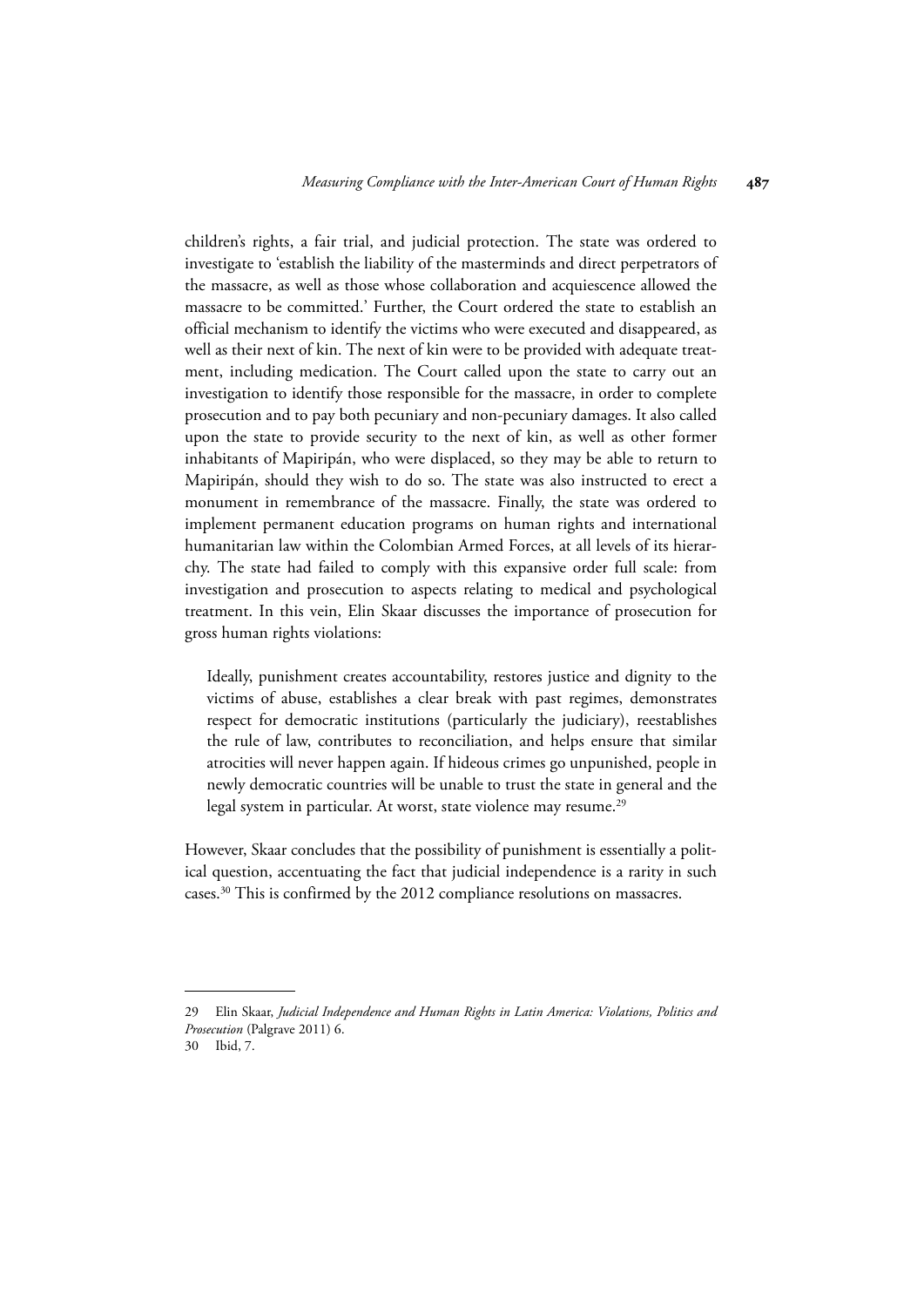#### Payment of Financial Compensation

In spite of the fact that the payment of financial compensation is usually deemed to be the type of order most likely to be complied with, the Inter-American Court does have cases in which this is problematic. The Case of *Mejia Idrovo v Ecuador*, Resolution Monitoring Compliance, IACtHR (26 June 2012), addressed the state's failure to comply with a 2002 order by the national Constitutional Tribunal declaring unconstitutional Executive Decrees that suspended and discharged the individual from the army. The case raised violations of procedural guarantees, effective judicial protection and equal protection of the law,<sup>31</sup> and the Tribunal called for reparations. The Court declared that the state had not yet complied with its order to provide financial compensation for material and non-material harm, as well as costs incurred; accordingly it would continue to monitor this. The non-compliance indicates resistance of the executive branch to the judiciary in relation to a case involving the military; it therefore correlates with the concern regarding overriding formal or informal pacts that render accountability of the military difficult.

An intriguing dilemma was raised by the next of kin, who alleged that media attention on the award of compensation would result in victimisation. The case of *Caso Radilla Pacheco v Mexico*, Resolution Monitoring Compliance, IACtHR (28 June 2012), addressed the forced disappearance of a man in 1974 by the army; the relevant rights included inter alia, life, personal dignity, judicial protection, and judicial guarantees.<sup>32</sup> The parties raised concern that the media had reported the payment of compensation and they therefore feared a risk of re-victimisation. The Court did not consider the state responsible for the media reports and noted that the decision itself was public. The intriguing element of this case is that compliance with a compensation order within a context plagued by ongoing crime, violence,

<sup>31</sup> The Court confirmed that the state complied with its 2011 order to publish the official summary of the Judgment in the Official News and a newspaper of wide national readership, as well as publication on an official web site.

<sup>32</sup> The Court called upon the state to adopt all necessary measures to implement the orders issued in 2009 in an effective and timely manner: calling for provision of compensation, reports on reparations and the investigation, identification, judgment and sanction of those responsible, and amendment of legislation (code of military justice and Federal Criminal Code) to bring them in line with the American Convention and the Convention Against Enforced Disappearance (an example of strengthening of law). In addition, the Court called for provision of a plaque commemorating victim, provision of psychological assistance to family, dissemination of Court jurisprudence on the limitation of criminal jurisdiction, training on preventing disappearance, as well as the location of Mr. Rosendo Radilla Pacheco or his remains. The Court noted that the state had managed to publish the decision in the Official Gazette, however, the remaining aspects of the order had not been implemented within three years.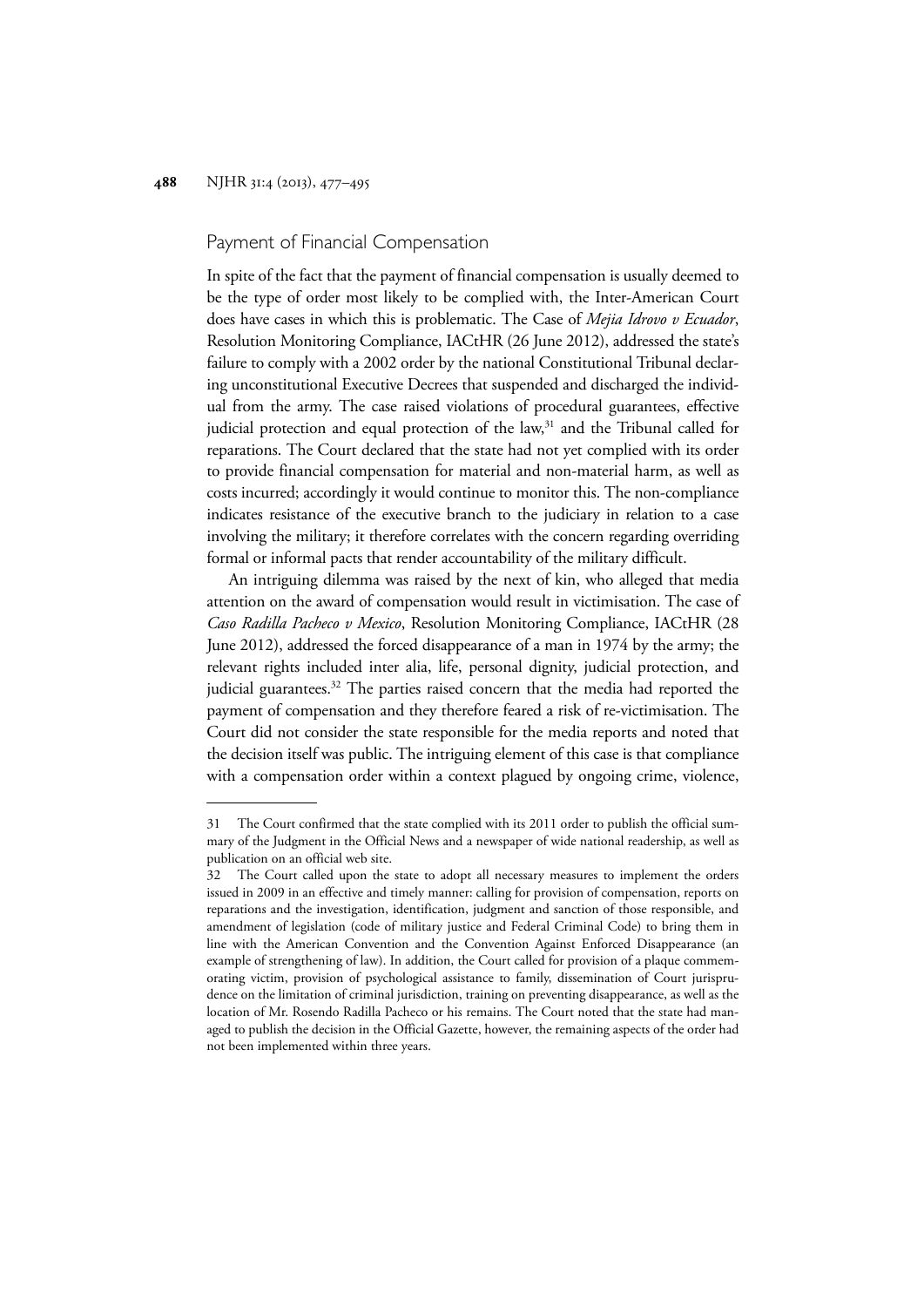corruption, and "unrule" of law was then characterised as rendering the victims more vulnerable to abuse, thereby questioning the legitimacy of the system.

A contrary case to be taken into consideration is that of *Salvador Chiriboga v Ecuador*, Resolution Monitoring Compliance, IACtHR (24 October 2012), which addressed the case of a family denied just compensation due for expropriation of their property by the state in 1991. In 2008, the Court found the state to be in violation of the rights to property and judicial guarantees. It declared that the state had partially complied with its obligations to pay compensation and interests accrued on the pecuniary damage and non-pecuniary damage. Nevertheless, the state had not yet paid the compensation and interest in full. Expropriation cases are at the core of sovereign exercise of power; hence resistance to implementing compensation ordered by an international body is hardly surprising. This case reveals bureaucratic resistance indicating a de facto signal of lack of legitimacy of the Court order in relation to the national system.<sup>33</sup>

#### Provision of Psychological Assistance or Medical Treatment

The Inter-American Court of Human Rights is recognised as enjoying high rates of compliance (between 40–80 %) with respect to pecuniary compensation and "victim-centred" non-monetary reparation orders addressing victims' needs for recognition and restoration, public acknowledgment and official apology, symbolic reparations such as commemorations and memorials, non-monetary economic compensation (including access to services or goods), such as community development, housing programs, land cessation, restitution of rights (restoration of job or position, release from detention), release of prisoners, protection of witnesses and victims, preventive actions such as institutional reform, training of police, military, security forces and judges, rehabilitation, psychological support to victims and their family members, medical care and educational opportunities (although the states are delayed in paying for this), amendment of laws, and media programs to promote respect for human rights.<sup>34</sup>

<sup>33</sup> The state had published the official summary of the judgment in a national newspaper but had not yet published the judgment in the Official Gazette

<sup>34</sup> Indeed, *Basch et al* point out the remedies ordered by the Court seek to: '(M)ake reparations to affected persons or groups, to take measures to avoid repeating detected rights violations, and to give protection to victims and witnesses. . . The objective of making reparations to affected persons or groups predominates. Not only is it the most usual type of remedy, but it is also the one that seems to receive the greatest proportion of state compliance. In particular, the means most frequently employed are measures of symbolic reparations . . . and monetary and non-monetary economic reparations.' *Basch et al*, (n 6).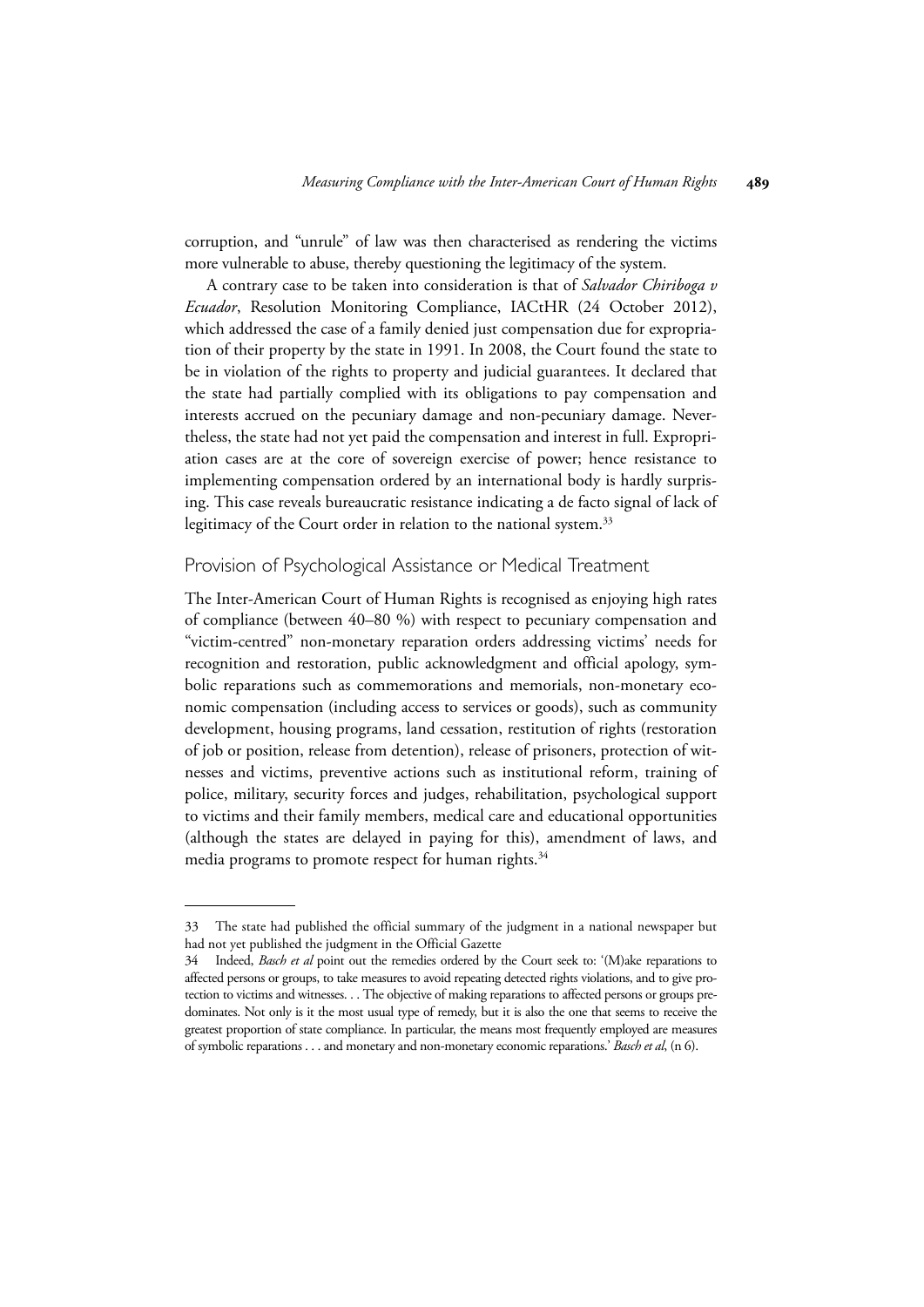These are "activist" remedies (broader than those ordered by the European Court of Human Rights), which seek to generate structural and cultural change within societies and institutions that have oppressed vulnerable groups.<sup>35</sup> Orders for provision of psychological assistance or medical treatment usually accompany orders of investigation and prosecution of perpetrators of enforced disappearance, torture, or violation of the right to life.36 Where there is lack of compliance for prosecution, there is also a risk of lack of will to provide assistance to the next of kin. The case of *Vargas Areco v Paraguay*, Resolution Monitoring Compliance, IACtHR (4 September 2012), addressed the 1989 shooting of a child soldier who sought to desert his post in the military, resulting in claims of violation of the rights to fair trail and judicial protection by his family due to the failure of the state to investigate and prosecute those responsible for the murder.<sup>37</sup> The Court noted that the state had neither investigated/prosecuted the crime nor provided medical, psychological, and psychiatric treatment to the victim's family. In sum, provision of medical or psychological support to victims and their families is a form of state recognition of responsibility; hence it is unlikely that states will be forthcoming to implement the softer aspects of orders in cases where the violator was the military.

### Training of State Agents, Dissemination of Judgment, and Awareness Campaigns

The Court seeks to promote internalisation of human rights by state actors and society via orders that call for training or awareness campaigns. This type of order is also "softer" than an order calling for prosecution of offenders. Moreover, it is an

<sup>35</sup> Antkowiak compares the ECtHR approach to reparations in the case of enforced disappearance as including a declaration of the violation, and a grant of circa 50,000 Euros to next of kin in non-pecuniary damages, as well as any applicable pecuniary damages and costs. In contrast, Antkowiak suggests that the IACtHR would award greater non-pecuniary sums, order the state to apologise, initiate criminal investigations, locate the victim's remains, publish the judgment in the national newspaper, and provide psychological treatment to the family. He states that the Court has even 'ordered measures that might not have even been strictly possible in the state's domestic law, such as the reopening of legal proceedings'. Further, he points out that some states have federal systems in which the criminal justice system is conducted at the state level, complicating enforcement. *Antkowiak* (n 18) 292.

<sup>36</sup> See Alexandra R Harrington, 'Internalizing Human Rights in Latin America: The Role of the Inter-American Court of Human Rights' (2012) 26 Temp. Int'l and Comp. L.J. 17.

<sup>37</sup> The Court noted that the state complied with the 2006 order to implement training programs and regular human rights courses for all members of the Paraguayan Armed Forces and to pay interest on arrears for compensation for pecuniary and non-pecuniary damage.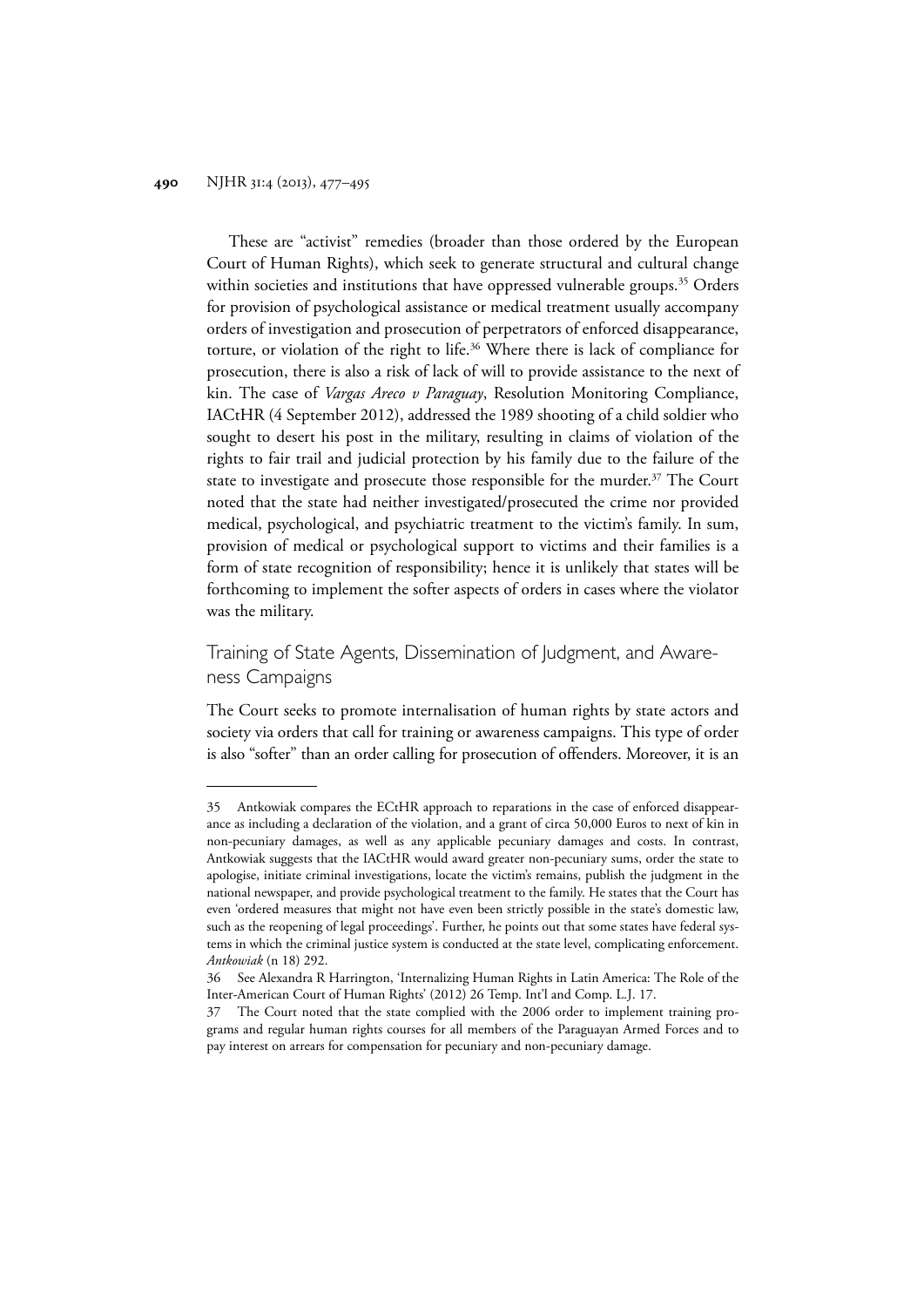order which seeks to assist the deepening of democratic consolidation. Nevertheless, even these orders are subject to resistance. In the Case of *Bayarri v Argentina*, Resolution Monitoring Compliance 20 June 2012, the Court addressed the case of a man subjected to wrongful criminal prosecution, arbitrary detention, torture, and denial of justice in 1991 (resulting in violations of the rights to humane treatment, personal liberty, fair trial, and judicial protection).<sup>38</sup> The Court chastised the state for failing to comply with its 2008 orders dissemination of torture prevention to security forces and justice organs.<sup>39</sup> The failure of the state to comply with this order indicates a lack of commitment to reforming security and justice apparatus via human rights education, thereby inhibiting internalisation of these norms and weakening democratic consolidation.

Likewise, in the Case of *Vera Vera et al v Ecuador*, Resolution Monitoring Compliance, (27 February 2012) the Court addressed the case of a man who was shot while engaging in armed robbery in 1993 and subsequently died in state custody, raising claims of violations of the rights to humane treatment, personal integrity, life, judicial guarantees, and judicial protection.<sup>40</sup> The Court called upon the state to disseminate the judgment among prison authorities and medical personnel in charge of persons deprived of liberty. The failure of the state to do so limits the potential impact of the judgment in changing the orientation of state authorities in terms of understanding the protection obligations within the scope of detention.

One particularly compelling case is that of the Case of *Kawas Fernandez v Honduras*, Resolution Monitoring Compliance, IACtHR (27 February 2012), which involved the 1995 assassination of an environmental activist by state agents, and ensuing impunity. This resulted in claims of violations of the right to

<sup>38</sup> The Commission found that despite the fact that the Federal National Criminal and Correctional Appeals Chamber of Argentina found it proved that he had been subjected to torture, the Argentine state has not provided an adequate judicial response to Mr. Bayarri in relation to the criminal responsibility of the authors and has not provided any reparation for the violations he suffered, even though 16 years have elapsed since the facts occurred

<sup>39</sup> Case of *Bayarri v Argentina*. Preliminary Objection, Merits, Reparations and Costs. Judgment IACtHR, Series C No. 187 (30 October 2008). The state also failed to follow up the order for medical treatment for Mr. Bayarri, elimination of his name from criminal records, and conclusion of the criminal action which gave rise to the violations.

<sup>40</sup> The Court concluded that the state complied with its 2011 order to publish the judgment in the Official Gazette and national newspaper with wide circulation (as well as within an official website), and pay compensation for pecuniary and non-pecuniary damages, as well as reimbursement of costs and expenses. The Court sought to examine Ecuador's compliance with the order to take the necessary measures for the mother of Pedro Miguel Vera Vera to know the truth about her son.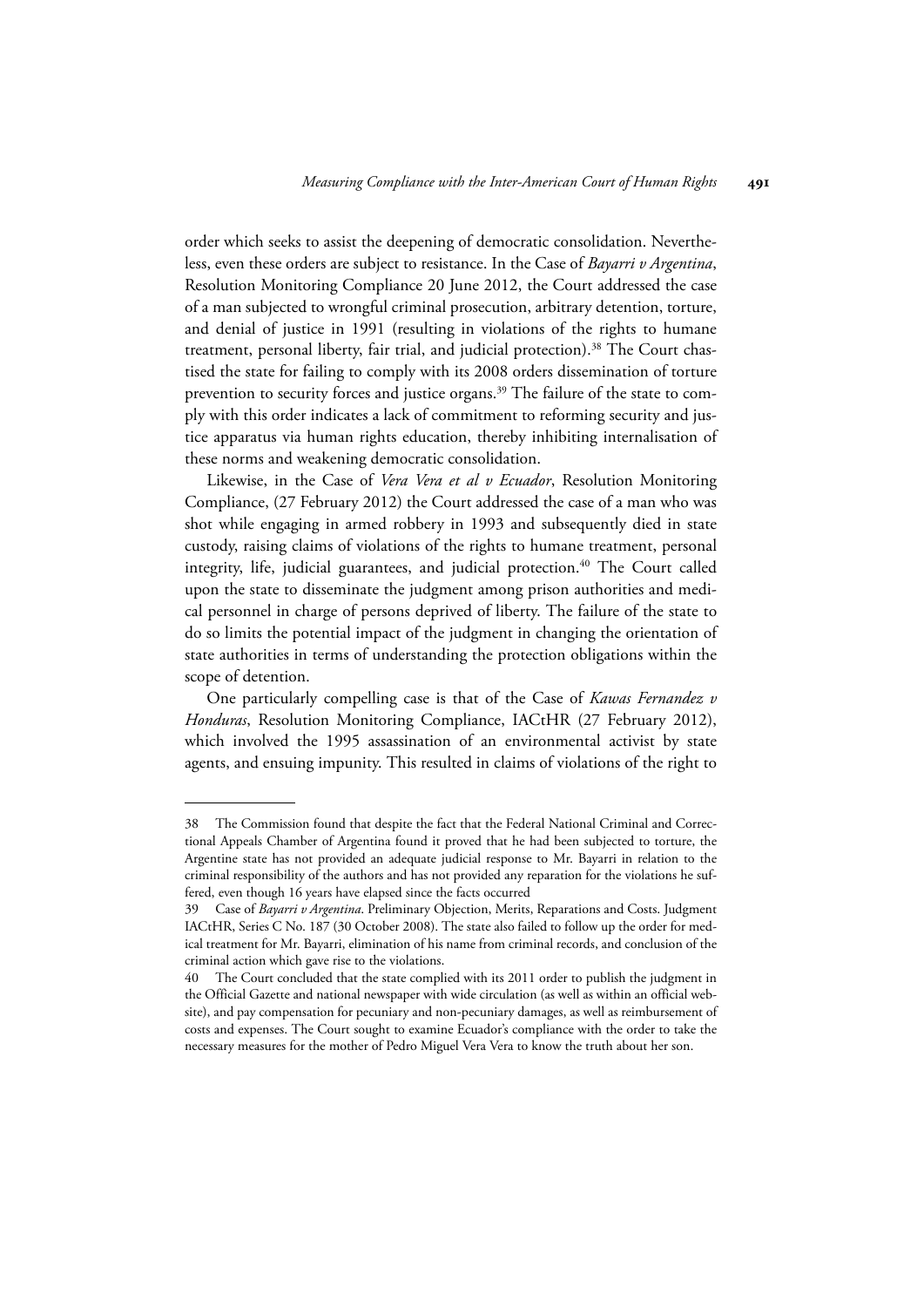life, fair trial, judicial protection, as well as the right to humane treatment in relation to the next of kin.<sup>41</sup> The Court critiqued the state's failure to conduct an awareness campaign on the importance of environmentalists and their impact on human rights, thereby revealing the progressive orientation of the Court in seeking to impact the society's perception of these issues. Nevertheless, there appeared to be a lack of political will within the state to share and support that aspiration.

#### Full Compliance

The Case of *Lori Berenson Mejia v Peru*, Resolution Monitoring Compliance, IACtHR (20 June 2012), addressed the 1995 detention of Lori Berenson within a prison with inhumane conditions and the ensuing trial by a military court in conjunction with anti-terrorist emergency legislation, culminating in claims of violations of inhumane treatment and the right to fair trial. The Court declared that the state fully complied with the 2004 order to adapt its domestic legislation to the standards of the American Convention, to provide Ms Berenson with medical care and to adapt the detention conditions of the Yanamayo Prison to meet international standards and transfer prisoners on account of health requirements.<sup>42</sup> What sets this case apart from the others is the high profile of the victim: a US citizen who received an overwhelming amount of media and diplomatic attention. This placed additional pressure on the state and is a likely explanation for its full compliance, underscoring the strength of external pressure on the state in Latin America.

#### Interaction with National Law

The international system seeks alignment of national legislation with international standards in order to promote the international rule of law. One of the primary contributions of the Inter-American Court of Human Rights is its recognition of the international crime of forced disappearance and its efforts to ensure that states enact implementing legislation.<sup>43</sup> The Case of *Heliodoro Portugal v* 

<sup>41</sup> The Court declared that the state had complied with its 2009 order for payment of compensation and publication of the judgment in the Official Gazette, as well as acknowledging its responsibility publically. Unfortunately, the state had not complied with the Court's order to pursue criminal proceedings, erect a monument of the victim, or provide psychological counseling to her family.

<sup>42</sup> *Case of Lori Berenson-*Mejía v Peru. Merits, Reparations and Costs. Judgment, Series C No. 119, IACtHR (November 25, 2004).

<sup>43</sup> See Juan Luis Modolell Gonzalez, 'The Crime of Forced Disappearance of Persons According to the Decisions of the Inter-American Court of Human Rights' (2010) 10 Int. C.L.R. 475.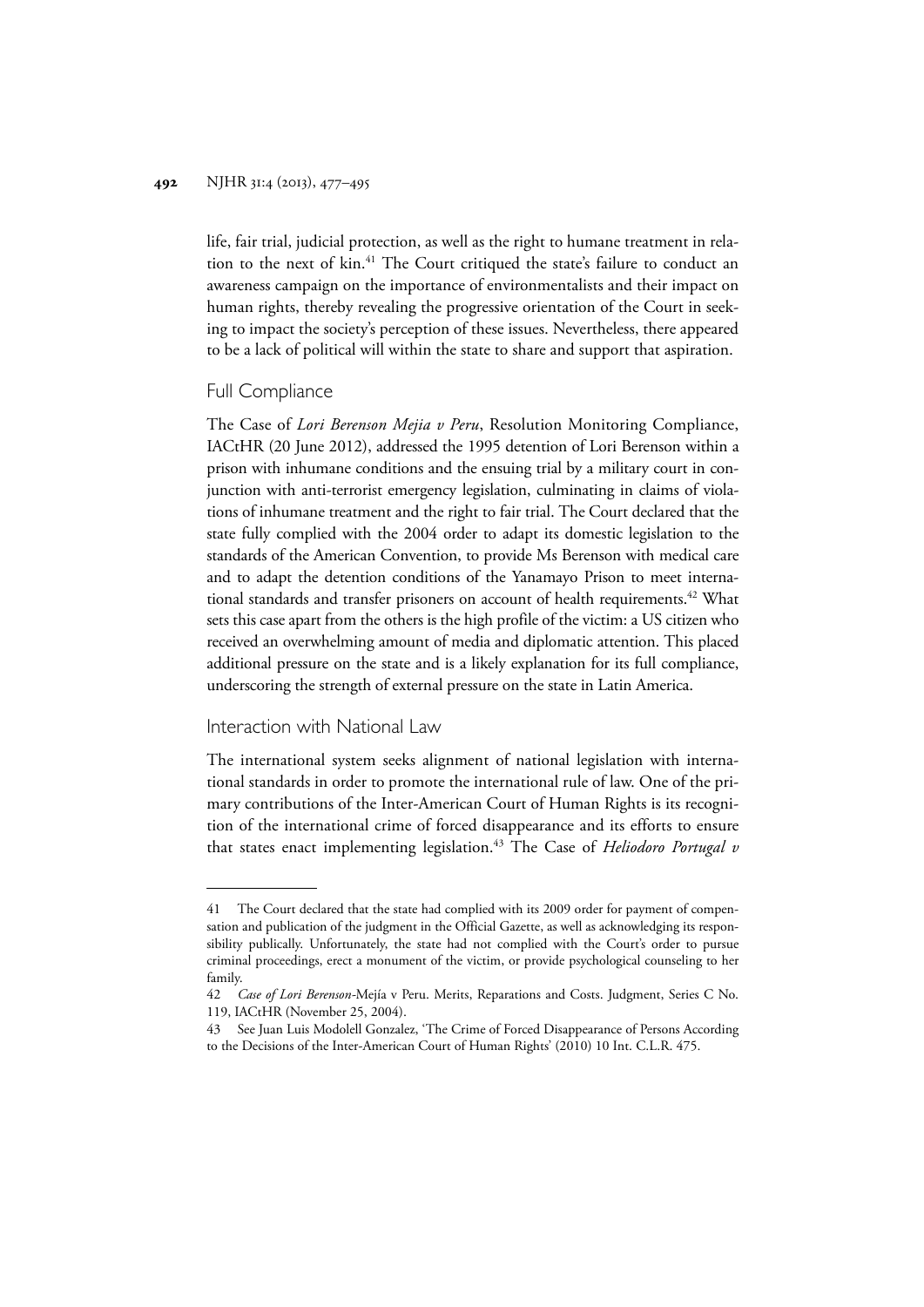Panama, Resolution Monitoring Compliance, IACtHR (19 June 2012), addressed the forced disappearance of a man by state agents in 1970, resulting in claims of violations of the right to personal liberty and the obligations of the Inter-American Convention on Forced Disappearance of persons and prohibition of torture, as well as the rights to fair trial, and judicial protection of the individual's kin. The Court confirmed that the state had partially complied with the 2008 order to define the offences of forced disappearance of persons and torture, however the law did not include the continuing or permanent nature of the offence, nor did it recognise that prosecution of the offence may not be subject to a statute of limitations (referring to the requirements under the Inter American Convention on Forced Disappearance of Persons). The Court called upon the state to amend the law accordingly.<sup>44</sup> Full compliance is necessary in order to ensure harmonisation of protection standards within the region hence the Court was unwilling to be "pragmatic" in the case of partial normative compliance.

Although the Inter-American Court has been hesitant to recognise notions of margin of appreciation in a context characterised by weak state institutions, it is interesting that in two cases addressing non-mortal human rights violations the Court recognised the importance of respecting national norms when addressing reparation issues. The Case of *Escher et al. v Brazil,* Resolution Monitoring Compliance, IACtHR (19 June 2012), involved unlawful telephone interception and monitoring by the Military Police in 1999, as well as ensuing denial of justice and reparation, resulting in claims of violations of the rights to fair trial, privacy, freedom of association, and right to judicial protection.<sup>45</sup> The Court concluded that the state had complied with the investigation of the facts generating the violations, in spite of the fact that the state determined that it was actually not possible to criminally prosecute on account of the violation of privacy as this was proscribed according to the Brazilian penal code.<sup>46</sup> The Court noted that this type of human rights violation did not amount to a grave violation of human rights (such as torture, summary execution, enforced disappearance, etc), in which proscription would not be permissible. The Court stated that should it invalidate proscription in the case of this violation then the procedure would never be able

<sup>44</sup> *Heliodoro Portugal v Panama*, Resolution Monitoring Compliance, IACtHR (19 June 2012).

<sup>45</sup> The Court concluded that the state complied fully with all 2009 orders to pay financial compensation and cover costs to the victims, publish the judgment in the Official News and newspapers, and website.

<sup>46</sup> *Case of Escher et al. v Brazil*. Preliminary Objections, Merits, Reparations, and Costs. Judgment Series C No. 200 IACtHR (6 July 2009).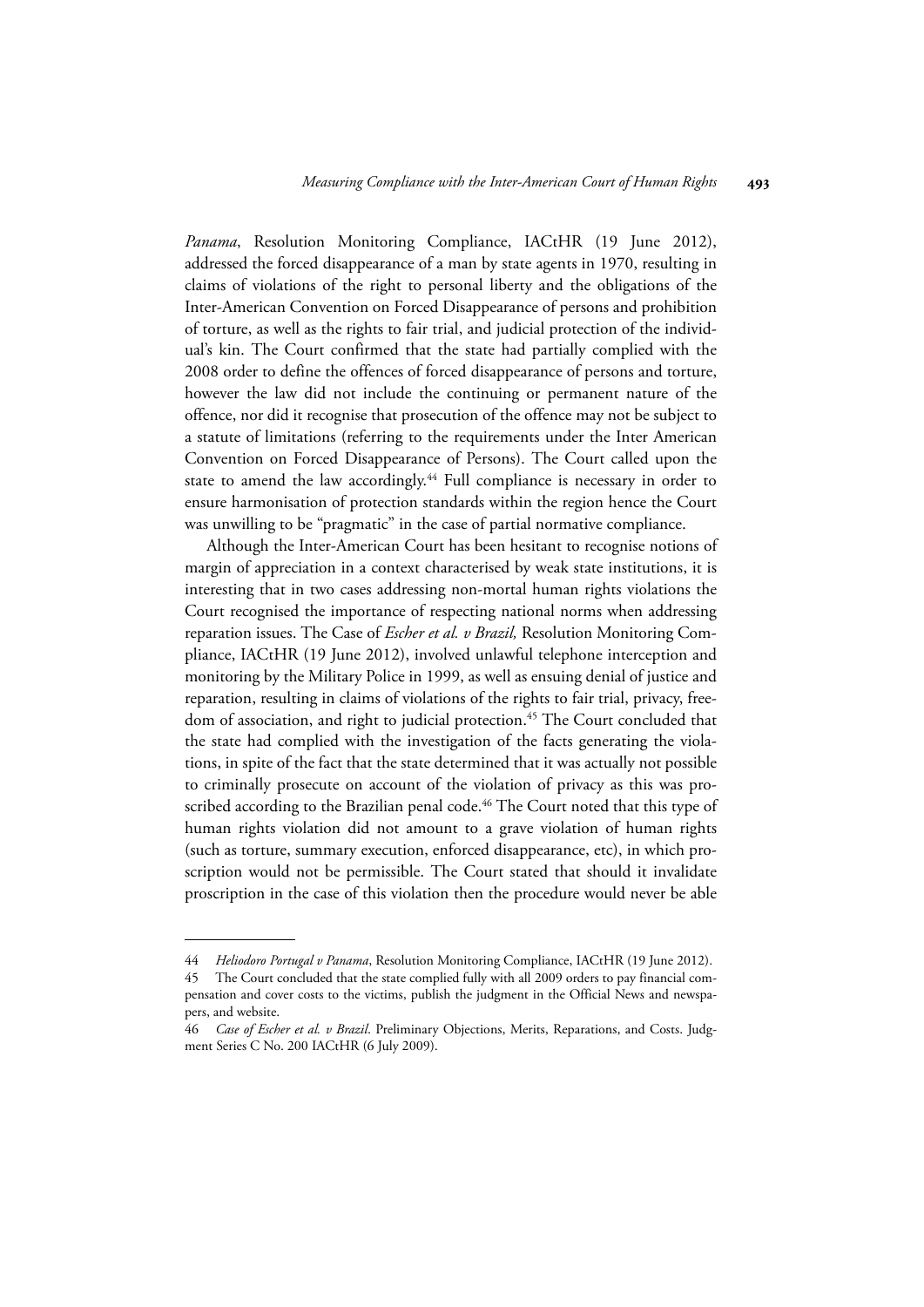to be applied in any case. Hence, it accepted the conclusion of the Brazilian Public Ministry that processing would not be possible according to the law. It determined that it was no longer necessary to monitor compliance, as the case was deemed to be closed.

An analogous case is that of *Baena Ricardo et al v Panama*, Resolution Monitoring Compliance, IACtHR (28 June 2012), involving the arbitrary dismissal of 270 government employees via issuance of a law in 1990 on account of their demonstration for labour rights and alleged participation in a military coup, giving rise to claims of violations of the norms of legality and non-retroactivity of laws, freedom of association and the rights of judicial guarantees and judicial protection. In 2001, the Court ordered the state to continue to adopt the necessary measures to give timely and effective payment of reparation to victims in compliance with the 2001 order (including unpaid salaries and other remunerations as well as moral damages); although noting that discrepancies regarding the amount of reparation should be resolved by the national courts in accordance with national labour law legislation. The Court thus indicates respect for the national jurisdiction, demonstrating that, to a limited extent, there is a degree of increased similarity with the European system.<sup>47</sup>

### IV. Conclusion

The 2012 resolutions on compliance confirm that states are able to publish the Court's decisions but are unable to fully implement orders calling for criminal prosecution of all military/security actors responsible for violations. In addition, some states are also failing to implement the softer aspects of orders, such as provision of psychological and medial support to the family of victims. The fact that only one case resulted in full compliance, and that it was one affecting a US citizen, underscores the real effect of external pressure upon the state in Latin America. The decisions may be interpreted as providing language and values to states in order to support efforts to strengthen the rule of law and protect human rights.

<sup>47</sup> Similarly in the case of *Marpiripan Massacre v Colombia*, Resolution Monitoring Compliance, IACtHR (23 November 2012) the resolution on compliance recognised the state's request to exclude certain individuals from consideration as victims or next of kin as result of the state's investigation, indicating respect for the state's establishment of a credible national procedure to address accountability for massacres.